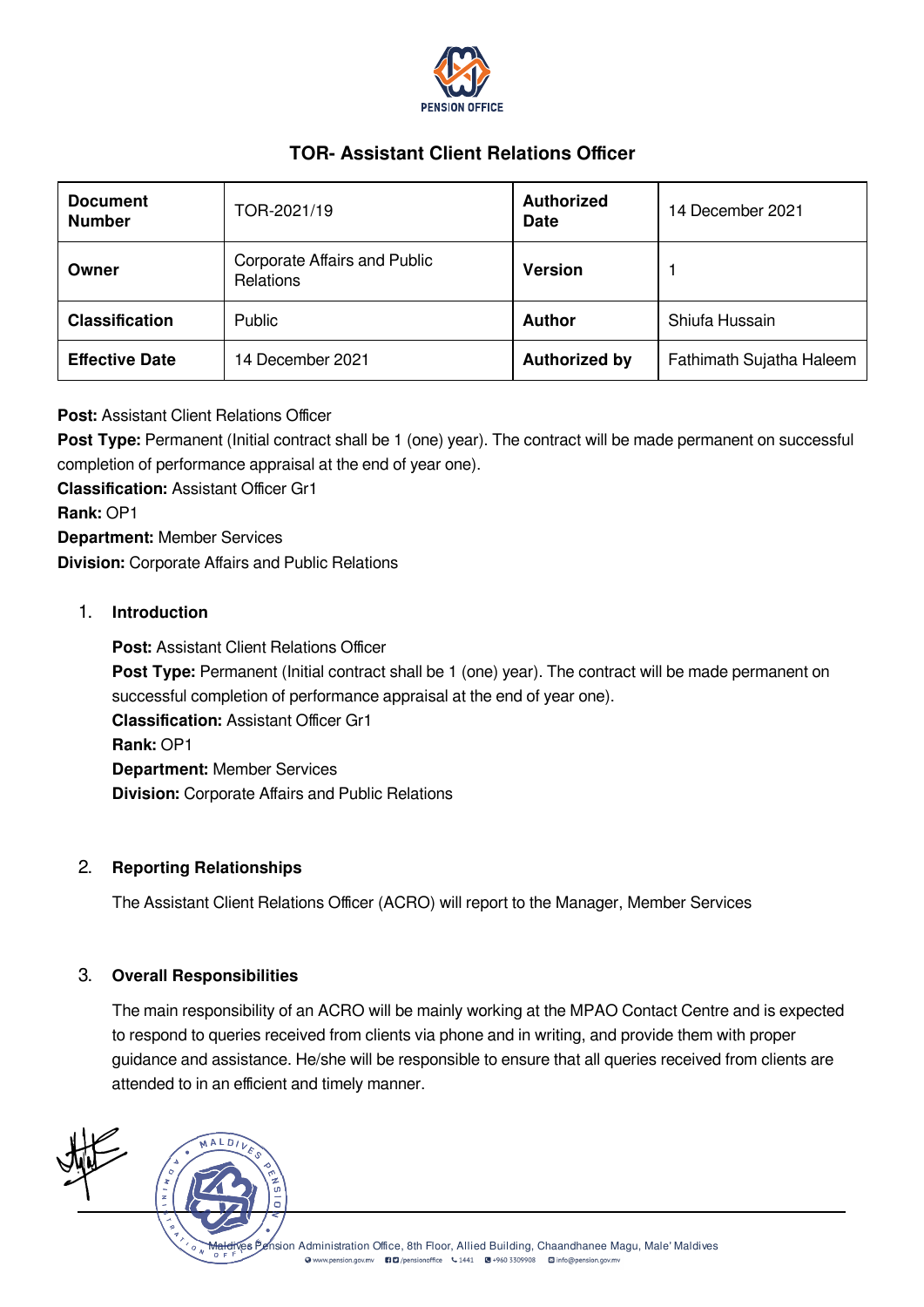The ACRO is expected to work closely with other staff of the MPAO Contact Centre, as well as staff from the Stakeholder Relations Division and Operations Division in providing support to clients.

## 4. Main Responsibilities

- Maintain a current, accurate and up-to-date knowledge regarding client related and other relevant  $\circ$ procedures of Pension Office
- Monitor, manage and attend to inquiries and complaints received via phone or in writing to set  $\circ$ service standards of Pension Office
- Provide assistance and advice to clients on how to use services provided by Pension Office  $\circ$
- Keep accurate records of discussions or correspondence with clients.  $\circ$
- Use an effective approach to handle special telephone tasks like call transfers, taking messages,  $\circ$ call backs, holds, interruptions and unintentional disconnects.
- Deal with difficult clients in a friendly and helpful manner. Understand the importance of listening to  $\circ$ clients' problems and the use of empathy when dealing with difficult customers.
- Attending to phone calls in a professional manner and with a positive attitude. Proper telephone  $\circ$ etiquette must be used to satisfy various situations.
- Monitor and respond appropriately to statements and comments received via social media  $\circ$ regarding services provided by Pension Office
- Forward calls to respective departments or staff wherever necessary, in an accurate manner.  $\circ$
- $\circ$ Provide support and assistance to team members during busy periods.
- Provide support and assistance to departments of Stakeholder Relations Division and Operations  $\circ$ Division in customer service roles.
- Participate in, and provide administrative support to functions and events organized by  $\circ$ Stakeholder Relations Division and other divisions of Pension Office
- Carry out any other relevant task assigned by the Manager, Client Relations or by the Pension  $\circ$ Office management.

## 5. Competencies

- Should have excellent communication skills in both Dhivehi and English languages, with the ability  $\circ$ to deal with customers with various backgrounds and also the ability to effectively deal with difficult customers.
- $\circ$ Should also be able to maintain effective working relationships, respond well to stress, and have good communication and situation management skills.
- Should be a proficient user of the Microsoft Office software package.  $\circ$
- Should be able to multi-task and handle tasks simultaneously.  $\circ$
- Should be highly organized and be able to work positively and constructively within high pressure  $\circ$ environments.